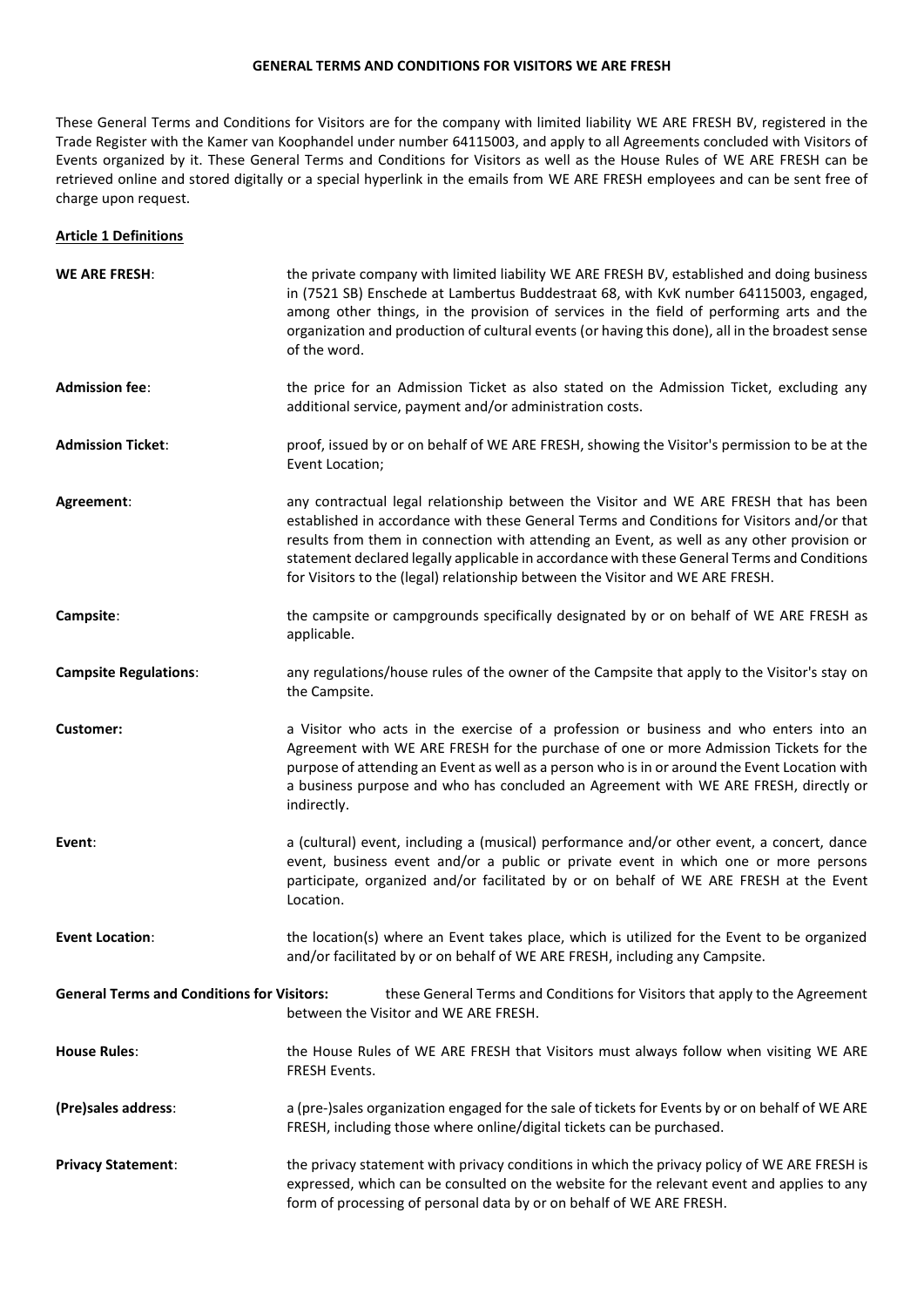| Social Media: | the social media channels specifically associated with the Website(s) and other (promotional)<br>expressions of or on behalf of WE ARE FRESH that are registered in the name or for WE ARE<br>FRESH.                                                                                                                |
|---------------|---------------------------------------------------------------------------------------------------------------------------------------------------------------------------------------------------------------------------------------------------------------------------------------------------------------------|
| Ticket:       | a ticket issued by or on behalf of WE ARE FRESH showing the purchase of a service on product<br>other than an admission ticket.                                                                                                                                                                                     |
| Visitor:      | any natural person not acting in the exercise of a profession or business and who concludes<br>an Agreement with WE ARE FRESH in the context of attending an Event as well as any person<br>who is in or around the Event Location and who has concluded an Agreement with WE ARE<br>FRESH, directly or indirectly. |
| Website(s):   | the Website(s) of WE ARE FRESH associated with its events and any specific associated<br>website(s) for Events registered in the name of or for WE ARE FRESH, including any associated<br>special apps developed by or on behalf of WE ARE FRESH.                                                                   |

# **Article 2 Applicability**

- 2.1 These General Terms and Conditions for Visitors apply to every Agreement concluded between WE ARE FRESH and the Visitor regardless of the manner in which this Agreement is concluded, as well as to every visit by the Visitor to the Event Location.
- 2.2 WE ARE FRESH has the right to change these General Terms and Conditions for Visitors in whole or in part at any time. WE ARE FRESH will inform the Visitor in good time of the changes to the General Terms and Conditions of Visitors by reporting this on its Website(s) and/or Social Media. If the Visitor is of the opinion that the changes are contrary to reasonableness and fairness, the Visitor must notify WE ARE FRESH within 10 (ten) working days of the notification, failing which the Visitor agrees to the changes.
- 2.3 WE ARE FRESH expressly rejects the applicability of any general terms and conditions of the Visitor.
- 2.4 The nullity of any provision of these General Terms and Conditions for Visitors does not affect the validity of the remaining provisions of these General Terms and Conditions for Visitors.
- 2.5 In addition to the General Terms and Conditions for Visitors, any (general) terms and conditions of the ticket service may apply to the purchase of an admission ticket.
- 2.6 In addition to the General Terms and Conditions for Visitors and the House Rules, any (general) conditions and/or house rules of the campsite concerned may apply to stays on a campsite designated by or on behalf of WE ARE FRESH.

## **Article 3 Offers and conclusion of the Agreement**

- 3.1 Information, offers, notices, promotions and price statements relating to Events and/or (the sale of) Admission Tickets are (reproduced) or provided as accurately as possible by WE ARE FRESH and/or third parties, orally, by telephone, by e-mail, via the Website(s) or via Social Media. WE ARE FRESH accepts no liability for any inaccuracies or incompleteness in the aforementioned communications made by WE ARE FRESH and/or third parties.
- 3.2 An Agreement is concluded at the moment that the Visitor has purchased a(n) Ticket/Admission Ticket from WE ARE FRESH or a (Pre)sales address engaged by WE ARE FRESH , or has at least accepted an offer from or on behalf of WE ARE FRESH to obtain the same, whether or not for payment.

## **Article 4 Admission and Admission Ticket**

- 4.1 Upon entering the Event Location and during the period that the Visitor is present at the Event Location, the Visitor must have a valid ID and a valid Admission Ticket and must show it at the first request of WE ARE FRESH employees, Event Location employees, security personnel, police and/or other competent authorities.
- 4.2 An Admission Ticket is issued to the Visitor in name once and gives one Visitor access to the Event and the Event Location. Only if and insofar as the option is offered by or on behalf of WE ARE FRESH in the context of the sale of an Admission Ticket to request a modification of the name on an Admission Ticket is it possible or not, at the discretion of WE ARE FRESH, to modify that name. WE ARE FRESH may impose (additional) conditions on a modification of the name on an Admission Ticket.
- 4.3 An Admission Ticket will only give the holder of the Admission Ticket access to the Event Location. It is the Visitor's own responsibility to ensure that he becomes and remains the holder of the Admission Ticket. If the Visitor cannot provide a corresponding ID at the entrance to the Event, WE ARE FRESH reserves the right to refuse the Visitor access. Admission Tickets are and remain the property of WE ARE FRESH.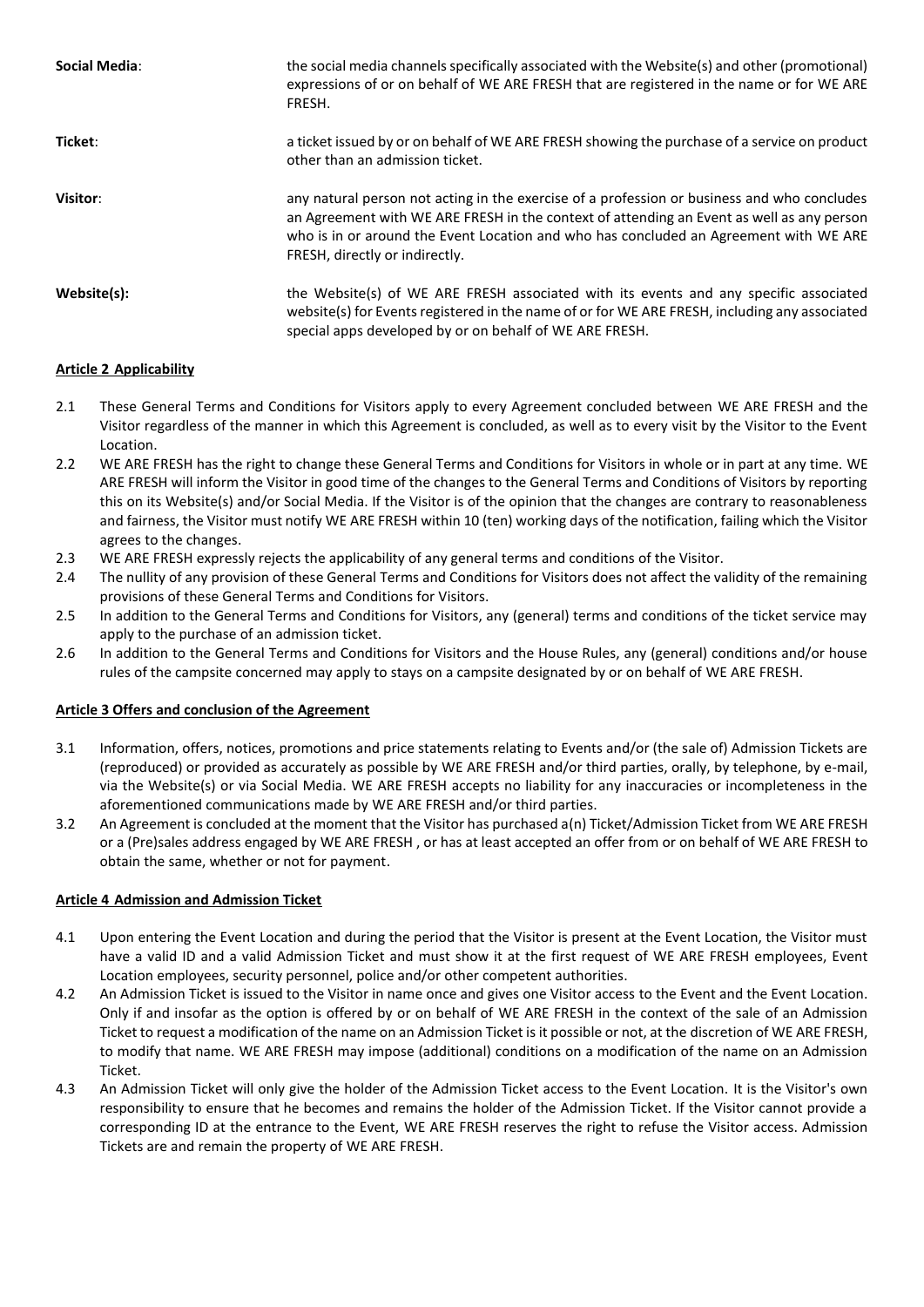- 4.4 An Admission Ticket may consist of a document issued by or on behalf of WE ARE FRESH or a barcode issued by or on behalf of WE ARE FRESH. The barcode is a unique code, which is provided to the Visitor via electronic communication (for example by email). If the Visitor has chosen to receive the Admission Ticket in this manner, the Visitor must ensure that this Admission Ticket can actually and securely be issued to him via electronic communication. WE ARE FRESH does not guarantee the confidentiality or receipt of the Admission Ticket.
- 4.5 Only purchase via WE ARE FRESH or (pre-)sales addresses engaged by it guarantees the validity of the Admission Ticket. The burden of proof of this validity rests on the Visitor. The Visitor may be denied access to the Event Location if it appears that the Admission Ticket has not been obtained from WE ARE FRESH or from a (Pre)sales address engaged by WE ARE FRESH.
- 4.6 In some cases, an Admission Ticket can be redeemed for an access band/wristband upon arrival at an Event Location. These bands give access to special products or services (e.g. camping, VIP) and are only provided once. In the event of loss or theft, WE ARE FRESH cannot be obliged to re-issue.
- 4.7 If the Visitor is entitled to a discount when purchasing an Admission Ticket, the Visitor must show the document entitling him to a discount.
- 4.8 From the moment the Admission Ticket is made available to the Visitor, the Visitor bears the risk of loss, theft, damage or misuse of the Admission Ticket. The Visitor is not entitled to reimbursement of the Admission Fee or any other compensation in the event of loss, theft, damage or abuse of the Admission Ticket, as well as in the event that the Visitor does not use the Admission Ticket for any reason whatsoever. Once an Admission Ticket has been obtained, it cannot be returned or exchanged.
- 4.9 The Visitor is not permitted to remove and/or change any information relating to copyrights, trademarks, logos, models, trade names and/or other industrial or intellectual property rights of WE ARE FRESH, its licensors and/or (pre-)sales addresses on the Admission Ticket.
- 4.10 WE ARE FRESH reserves the right to set a maximum number of Admission Tickets that may be obtained per (potential) Visitor; in that case, the (potential) Visitor is obliged to comply with this.
- 4.11 Tickets in connection with parking for an Event and/or commuting to and from an Event may, if applicable, be obtained from third parties engaged by or on behalf of WE ARE FRESH, under (co-)applicability of any (general) terms and conditions of those third parties.
- 4.12 WE ARE FRESH reserves the right to invalidate Admission Tickets if there is suspicion of fraudulent purchases. The buyer will be informed of this by email.
- 4.13 WE ARE FRESH reserves the right to invalidate Admission Tickets if the buyer repeatedly fails to respond to attempts at contact from WE ARE FRESH. The buyer will be informed of this by email.
- 4.14 Articles 4.1 through 4.13 above apply in full to Customers.

# **Article 5 Prohibition on resale of Admission Tickets**

- 5.1 It is forbidden to sell, buy or have offered or have provided an Admission Ticket, whether or not in name, in any way whatsoever, to third parties in the context of commercial purposes. It is also prohibited to exceed any limit set by WE ARE FRESH as referred to in Article 4.10 of these General Terms and Conditions for Visitors, directly or indirectly, including by purchasing or arranging for the purchase of Admission Tickets via third parties and subsequently to sell, buy or have them offered or provided to third parties in any way whatsoever in the context of commercial purposes.
- 5.2 The Visitor is not permitted to advertise or cause to be advertised in any way in connection with the Event and/or any part thereof.
- 5.3 If the Visitor makes his Admission Ticket available to third parties, whether or not in name, for no charge and not in the context of commercial purposes, the Visitor is in that case obliged to fully impose all obligations of the Visitor arising from an Agreement or these General Terms and Conditions for Visitors on those third parties. The Visitor warrants that the aforementioned third parties fulfil and/or will fulfil all aforementioned obligations.
- 5.4 If the Visitor fails to comply with the obligations under this article, WE ARE FRESH is entitled to regard his Admission Ticket as invalid and the Visitor owes WE ARE FRESH an immediately due and payable penalty of €5,000.00 (in words: five thousand euros) per Admission Ticket and €250.00 (in words: two hundred fifty euros) per day that this violation continues, without prejudice to all other rights of WE ARE FRESH, including the right to additionally demand compliance and/or full damage compensation. The holder of an invalid Admission Ticket is not allowed access to the Event or the Event Location and is not entitled to any compensation.
- 5.5 Articles 5.1 through 5.4 above apply in full to Customers. WE ARE FRESH may nevertheless agree otherwise in writing with Customers.

## **Article 6 Liability**

6.1 Travelling to and from the Event Location, whether or not using shuttle services, as well as entering, staying at and leaving the Event Location and attending the Event at the Event Location are entirely at the Visitor's own risk.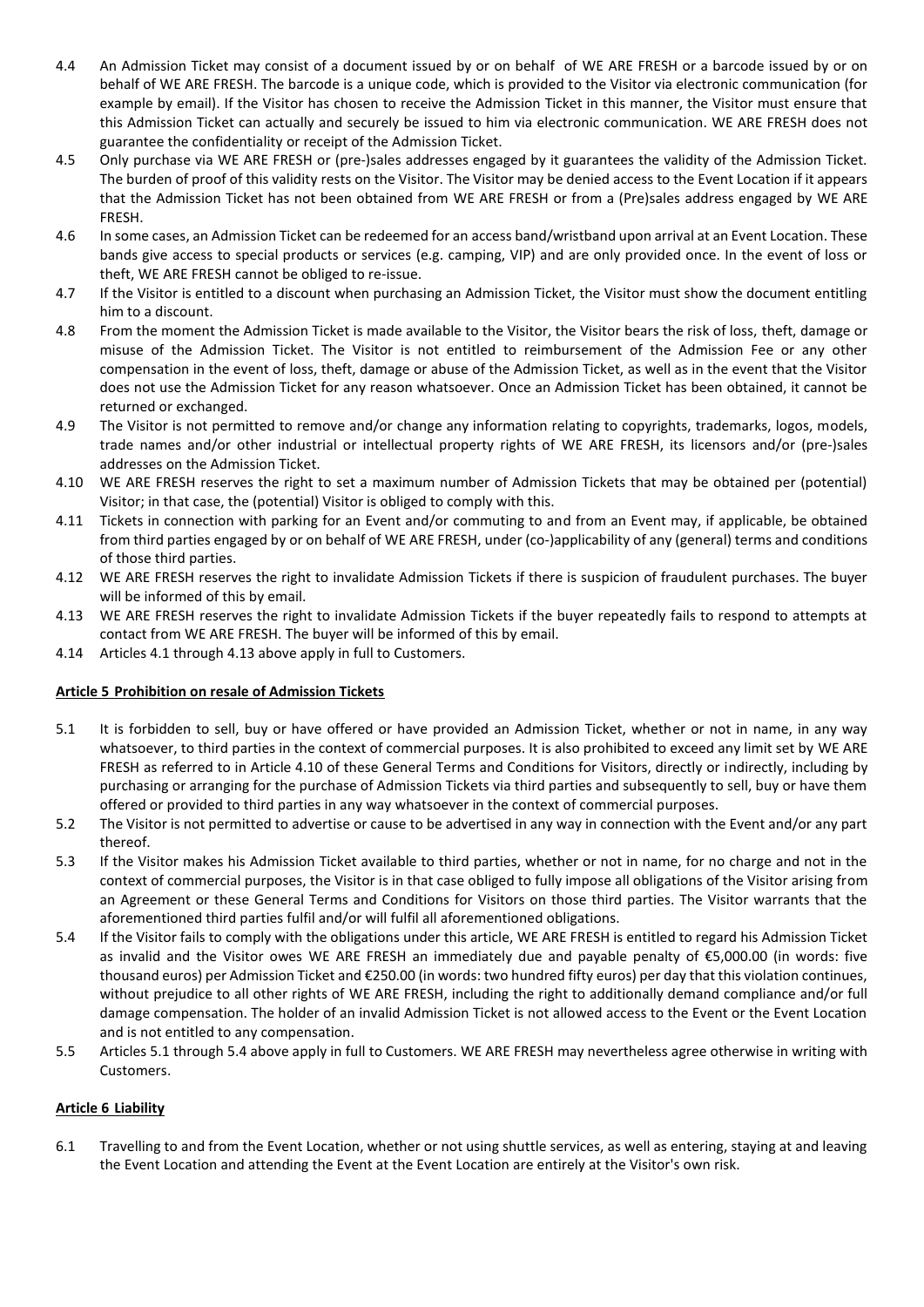- 6.2 WE ARE FRESH is not liable and accepts no liability for any damage resulting from the cancellation, modification or relocation of an Event, nor for any other damage, for any reason whatsoever, which is the direct or indirect result of acts or omissions by WE ARE FRESH and/or the Event Location, of persons in (one of) their employ, or of other persons employed by or on behalf of (one of) them, or of third parties, during the Event or in connection with travel to and from or stay at the Event Location, unless the damage is the result of intent or gross negligence on the part of WE ARE FRESH.
- 6.3 WE ARE FRESH is not liable and accepts no liability for the way in which the programme of the Event, whether or not in modified form, is implemented, including the content and duration of the programme of the Event, such as, for example, stages and performances of artists.
- 6.4 If and insofar as WE ARE FRESH is liable to the Visitor for any damages suffered by the Visitor on any grounds whatsoever, this liability is always limited to direct damage and/or to the amount that will be paid pursuant to the statutory liability insurance of WE ARE FRESH, and only if it is legally obliged to do so. WE ARE FRESH is also only liable in such a case if the Visitor notifies WE ARE FRESH of the shortcoming in writing without delay, whereby a reasonable period is also set to still comply with the obligation and if WE ARE FRESH continues to fail to comply with that obligation even after that notice of default.
- 6.5 WE ARE FRESH cannot be held liable for loss of clothing and/or other property of the Visitor and does not accept any such liability. The use of lockers is entirely at the Visitor's own risk. WE ARE FRESH is not liable for damage to or loss or theft of property of the Visitor. If the Visitor can demonstrate with concrete evidence that loss of clothing and/or other property of the Visitor is solely the result of intent or gross negligence on the part of (staff of) WE ARE FRESH, WE ARE FRESH will pay that Visitor a fee in the amount of the purchase amount, with a maximum of €250.00 (in words: two hundred fifty euros) on presentation of a valid proof of purchase of the item(s) in question.
- 6.6 Items found will be collected by the organization and handled in different ways per event. Check the website of the relevant Event for more information.
- 6.7 The Visitor is expressly aware that loud music/special effects can be heard during the Event and at or around the Event Location. WE ARE FRESH advises the Visitor to protect his hearing during the Event with special earplugs and to give his hearing occasional rest by going to a space where no music is played.
- 6.8 WE ARE FRESH is not liable for any damage to parked vehicles and/or bikes (including scooters) and/or damage to, loss or theft of property of Visitor located in said vehicles and/or bikes.
- 6.9 Neither WE ARE FRESH nor the carrier employed by or on behalf of WE ARE FRESH shall be liable for any damage of whatever nature caused by missed connections to public transport or connections otherwise in the event of delay in or due to the use of shuttle transport.

## **Article 7 Cancellation or relocation of Event**

- 7.1 WE ARE FRESH is entitled to change (parts of) an Event. Only in the event of cancellation of the Event as a whole will WE ARE FRESH refund the Admission Fee to the original buyer of the Admission Ticket at the written request of the Visitor, excluding the service, payment and/or administration costs.
- 7.2 WE ARE FRESH is entitled to cancel or move (parts of) an Event, including stages and/or performances of artists, for any reason. It is the responsibility of the Visitor to check whether (parts of) an Event is (are) cancelled or is (are) moved and what any new time or location becomes. In the event of cancellation or relocation, WE ARE FRESH will do its best to ensure that, as soon as it is aware of this, the Visitor is informed thereof. However, WE ARE FRESH cannot guarantee that the Visitor will receive this information before the start of the Event. WE ARE FRESH is not liable for any damage in this regard, and is not obliged to reimburse the Admission Fee for the Admission Ticket and any service, payment and/or administration costs and/or otherwise incurred costs.
- 7.3 If an Event is postponed by or on behalf of WE ARE FRESH to another date, for example as a result of or in connection with force majeure, the Admission Ticket shall remain valid for the new date on which the Event will take place. If the Visitor is unable or unwilling to attend the Event on the new date, the Visitor is entitled to return the Admission Ticket to WE ARE FRESH or to a (Pre)sales address engaged by WE ARE FRESH for a refund of the fee stated on the Admission Ticket, regardless of the price paid by the Visitor for the Admission Ticket. Service, payment and/or administration costs will not be reimbursed.

## **Article 8 House rules of WE ARE FRESH and third-party conditions**

8.1 Unless otherwise agreed and/or stipulated in the House Rules, Visitors to the Event and the Event Location must in principle be at least 18 years old. Employees of WE ARE FRESH, the Event Location and/or the security personnel may ask the Visitor to identify themselves with a valid ID at any time. If and as soon as it appears that the Visitor has not yet reached the age of 18, the Visitor may, with the exception of the situation(s) as described in Article 8.18, be denied access to the Event and/or the Event Location, without the right to reimbursement of the Admission Fee and any service, payment and/or administration costs and/or otherwise incurred costs.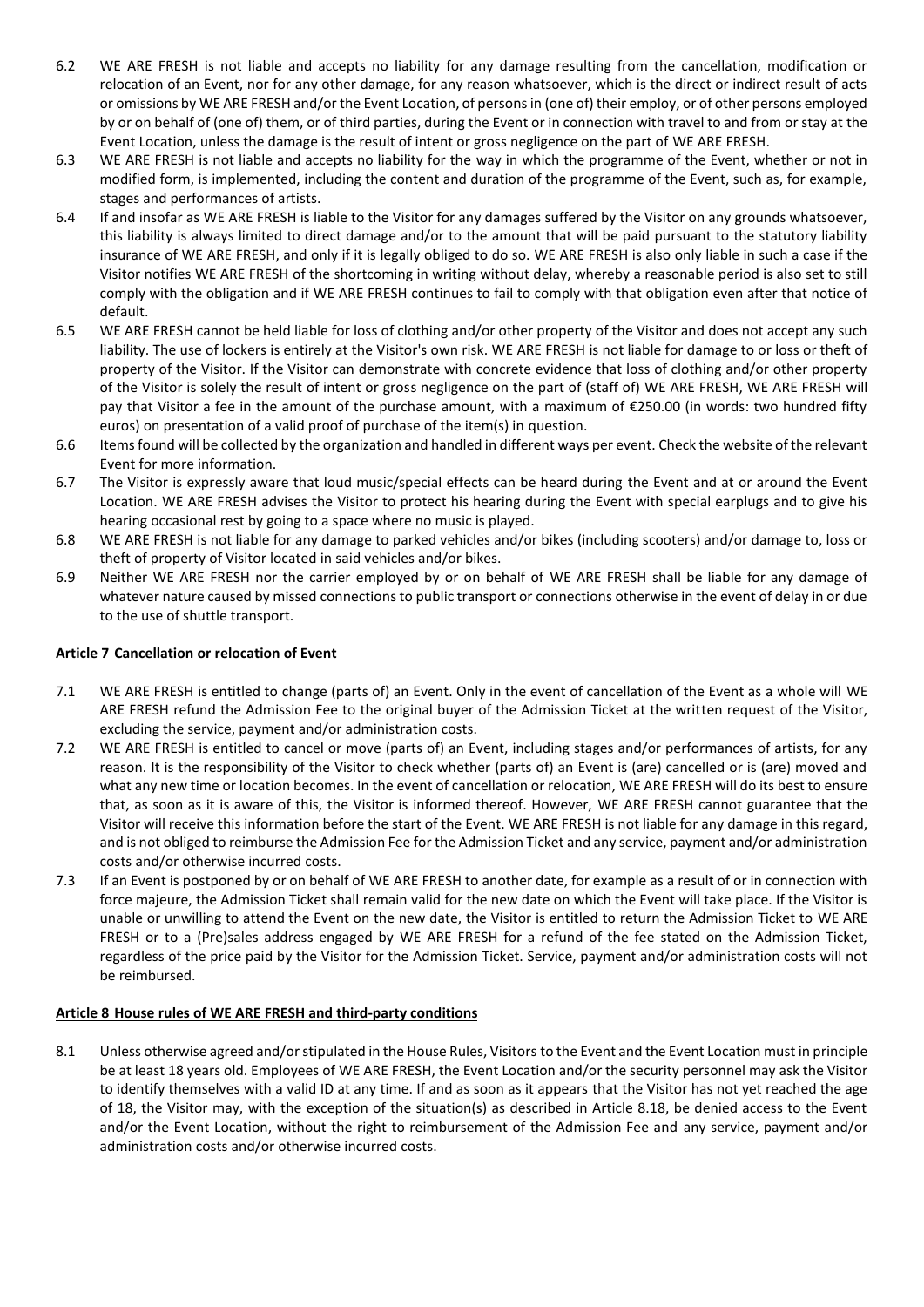- 8.2 The House Rules of WE ARE FRESH and/or the Event Location apply to every visit by the Visitor to Events of WE ARE FRESH, in addition to any (general) terms and conditions of third parties engaged by or on behalf of WE ARE FRESH in the context of the Event, such as, for example, a parking manager, carrier or manager of a campsite or amusement park. Visitors are obliged to behave in accordance with these House Rules of WE ARE FRESH, and/or those of the Event Location and/or any (general) terms and conditions of third parties as well as the rules of good decency and morality applicable in society. If, in the opinion of employees of WE ARE FRESH and/or the Event Location and/or security personnel, the Visitor does not behave in such a way, the Visitor may be approached by employees of WE ARE FRESH and/or the Event Location and/or the relevant third party (or parties) and/or the security personnel. In the event of violation of the House Rules and/or said (general) terms and conditions or any repetition or continuation of conduct of the Visitor that is not in accordance with said House Rules and/or said (general) terms and conditions and the rules of good decency and morality applicable in society, the Visitor may be denied access to the Event and, if necessary, transferred to the police, without the right to reimbursement of the Admission Fee for the Admission Ticket and any service, payment and/or administration costs and/or otherwise incurred costs.
- 8.3 Unless explicitly agreed otherwise in writing and the Visitor can submit a valid written accreditation, the Visitor is not permitted to record the visit to the Event in a professional manner, in any form whatsoever, on any (digital) medium, including photographing, filming, or any other way of professionally taking sound and/or image recordings of (parts of) the Event.
- 8.4 WE ARE FRESH is entitled to make sound and/or image recordings of (parts of) the Event during an Event, including Visitors. The Visitor attending an Event:

A: expressly agrees to the recording and/or (re-)use of his/her name, voice, portrait and /or image and persona by means of audio and/or image recordings, whether or not broadcast live and recorded, (re)broadcasting or other forms of disclosure, reproduction and/or distribution, in any way and via any media or technologies, known now and/or in the future;

- B: expressly, irrevocably and unconditionally consents to the (re-)use as referred to in sub A), for an indefinite period, worldwide and for no charge;
- C: holds neither WE ARE FRESH nor parties who use image and/or sound material for commercial or non-commercial purposes with the permission of WE ARE FRESH liable for the (re-)use of this image and /or sound material;
- D: expressly waives his/her portrait and image rights to the persona vis-à-vis WE ARE FRESH and its licensees insofar as it concerns audio and/or image recordings in and around the Event Location in which he/she comes into recognizable view; and
- E: acknowledges that a video surveillance system as well as GSM/4G/5G trackers may be operational and agrees that audio and/or image recordings of the Visitor may be made by or on behalf of WE ARE FRESH in the context of public order and security; and
- F: acknowledges that any intellectual property rights, including copyrights and related rights, in respect of the image and/or sound material created by or on behalf of the Visitor, are vested in WE ARE FRESH in undivided ownership; at the first request of WE ARE FRESH, the Visitor shall, if not, fully cooperate with any formalities necessary to otherwise effect a transfer of rights or grant of rights; WE ARE FRESH shall at all times be entitled to use or have used the image and/or sound material created by or on behalf of the Visitor in any way whatsoever.
- 8.5 The Visitor is not permitted to distribute or have distributed promotional material, including samples, advertising and/or leaflets, on or in the vicinity of the Event Location without the express written permission of WE ARE FRESH, to the extent permitted by law. In the event of violation, WE ARE FRESH will be able to recover any cleaning and cleaning costs from the Visitor, and the Visitor owes WE ARE FRESH an immediately due and payable penalty of €5,000.00 (in words: five thousand euros) per violation and €5,000.00 (in words: five thousand euros) per day that this violation continues, without prejudice to all other rights of WE ARE FRESH, including the right to demand full damage compensation.
- 8.6 Smoking at the Event Location is in principle only permitted in the designated (smoking) area(s). Smoking is expressly prohibited outside the (smoking) area(s). WE ARE FRESH will make every reasonable effort to draw the Visitor's attention to the smoke-free character of (parts of) the Event Location/Site. WE ARE FRESH does not guarantee, however, that the Event is completely smoke-free. The non-smoking nature of the Event does not entitle the Visitor to a refund of the Admission Fee or any other compensation. If the Visitor violates the smoking ban, the Visitor will be immediately removed from the Event and Event Location if possible. Any fines imposed on WE ARE FRESH as a result of this violation of the smoking ban will be recovered from the Visitor.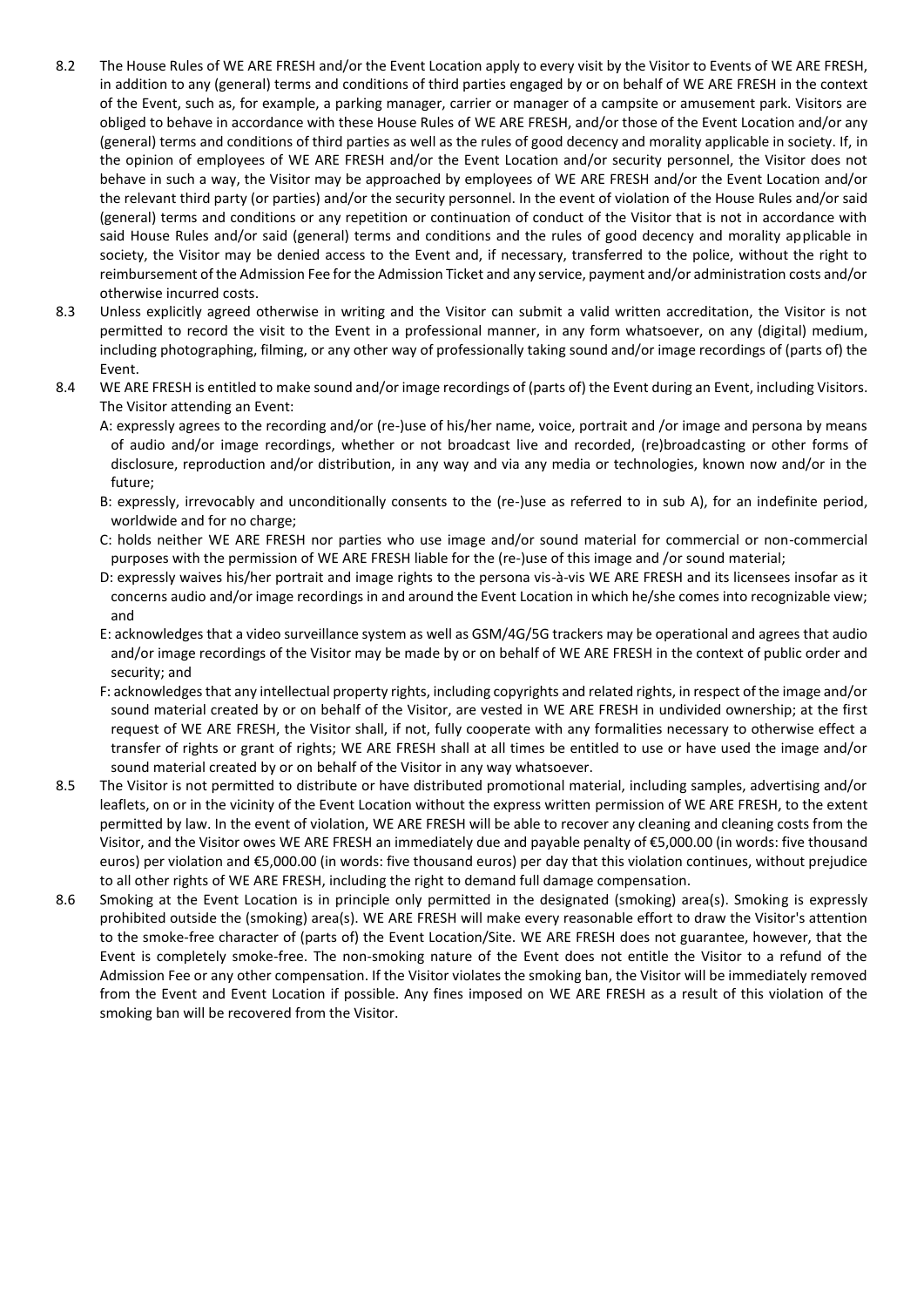- 8.7 WE ARE FRESH will do everything reasonably within its capabilities to ensure the safety of the Visitor at the Event Location as much as possible. In the context of safety at or around the Event Location, the Visitor is therefore obliged at the first request of employees of WE ARE FRESH and/or the Event Location, security personnel, police and/or other competent authorities:
	- A: to cooperate with examination of clothing (frisking), both during access to the Event and the Event Location as well as during the stay at the Event and the Event Location;
	- B: to provide access to carried (hand/back/messenger) bag(s) both during access to the Event and the Event Location as well as during the stay at the Event and the Event Location; and/or
	- C: to pass a detection gate; and/or
	- D: to identify himself both during access to the Event and the Event Location as well as during the stay at the Event and the Event Location.
	- E: to cooperate with possible health tests related to (but not limited to) COVID-19.
- 8.8 WE ARE FRESH as well as its cooperation partners, including the Event Location and security personnel, have the right referred to in Article 8.7 (a) and (b) to search the Visitor to the Event and to search or have searched any (hand/back/messenger) bags brought. The Visitor who does not wish to submit to this may be denied access to the Event and the Event Location without the right to a refund of the Admission Fee or compensation otherwise.
- 8.9 The Visitor is not permitted (unnecessarily) to stay at emergency exits and locations at or around the Event Location where fire extinguishers hang or other fire protection and/or safety measures have been taken.
- 8.10 The Visitor is expressly not permitted to bring glassware, plastic bottles, cans, fireworks, drugs, guns or other weapons and/or other dangerous objects and/or substances (including aerosols and CS gas), food and/or (alcoholic) drinks and/or pets or other animals to, or to be in the possession of such at, the Event Location, under penalty of seizure of these goods or substances and/or transfer to the police. Items or substances seized will not be returned and may be destroyed.
- 8.11 Medicines, foods and liquids that are necessary due to allergy or illness may be brought in to the Event Location with a medicine passport. A medicine passport is available from any pharmacy, taking into account an application time of approximately 3 weeks. In addition, the Visitor is only permitted to bring medicines to the Event if and insofar as the medicines are still in the original and sealed packaging, are provided with the original package leaflet(s) and the Visitor can concretely demonstrate why these medicines must be used. If these conditions are not met or WE ARE FRESH has grounds to doubt the substances/agents/medications shown and/or intentions of the Visitor, WE ARE FRESH is authorized to take the substances/agents/medications and to deposit them in the designated container, without being obliged to reimburse the (value of those) medications. WE ARE FRESH accepts no liability whatsoever in this regard.
- 8.12 The Visitor is not permitted to affect and/or damage (the inventory of) the Event Location or the vicinity of this location in any way whatsoever. The Visitor is also not permitted to damage the image of WE ARE FRESH, its Events or any cooperation partners. If the Visitor causes damage in any way to (the inventory of) the Event Location or the vicinity of this location and/or the image of WE ARE FRESH, its Events as well as its possible cooperation partners, the Visitor is obliged to compensate for this damage.
- 8.13 The Visitor is obliged to follow instructions, regulations and/or instructions of employees of WE ARE FRESH and/or the Event Location, security personnel, the police and/or other competent authorities at first request. These instructions can also relate to the prevention of (undesirable) group formation, aggressive behaviour, immoral or offensive behaviour, discrimination, insult, threat, wearing provocative clothing, badges, headgear and flags etc.
- 8.14 WE ARE FRESH may, at its sole discretion, impose further conditions for access to an Event and the stay at the Event Location, whether or not in consultation with one or more of its cooperation partners such as carriers (shuttle traffic), law enforcement personnel, the fire brigade, police and other emergency services.
- 8.15 If the Visitor refuses to comply with the (security) regulations mentioned in this Article 8 and/or instructions or prohibitions otherwise given by or on behalf of WE ARE FRESH, the Visitor may be denied access to the Event and/or the Event Location and removed from the Event Location, without the right to any reimbursement of the Admission Fee for the Admission Ticket and any service, payment and/or otherwise incurred costs or any compensation otherwise.
- 8.16 Employees of WE ARE FRESH and/or the Event Location, security personnel, the police and/or other competent authorities may request the Visitor to come along at any time in the event of a violation as referred to in this Article 8. In that case, the Visitor will voluntarily cooperate with such a request at all times, without resistance, and can then be removed from the Event Location and may be asked to provide a copy of his valid ID to the person(s) concerned. The visitor will voluntarily cooperate with such a request, without resistance. WE ARE FRESH will then decide during or after the Event, whether or not in consultation with the relevant authorities, whether the Visitor will be denied one or more WE ARE FRESH Events.
- 8.17 Consumption vouchers or coins purchased during the Event or during the stay at the Event Location are only valid during the Event in question and can only be exchanged by the Visitor during the Event. WE ARE FRESH will never refund the purchase price of these vouchers or coins after the end of the Event. It is not possible to (resell) already purchased consumption vouchers or coins. Visitors are prohibited from reselling or having resold purchased consumption vouchers or coins.
- 8.18 If and insofar as it is expressly permitted by or on behalf of WE ARE FRESH for minors to attend the Event, the parents and/or guardians of the minors who attend the Event are fully responsible for these minor Visitors and these parents and/or guardians will independently supervise their minor and/or custodial children. In line with what is stipulated above in Article 8.1, WE ARE FRESH may always request prior identification from minor Visitors.
- 8.19 It is not permitted for minor Visitors to buy, carry, drink and/or attempt to obtain alcoholic beverages. WE ARE FRESH has the right to remove the Visitor who acts in violation of this Article from the Event Location without the right to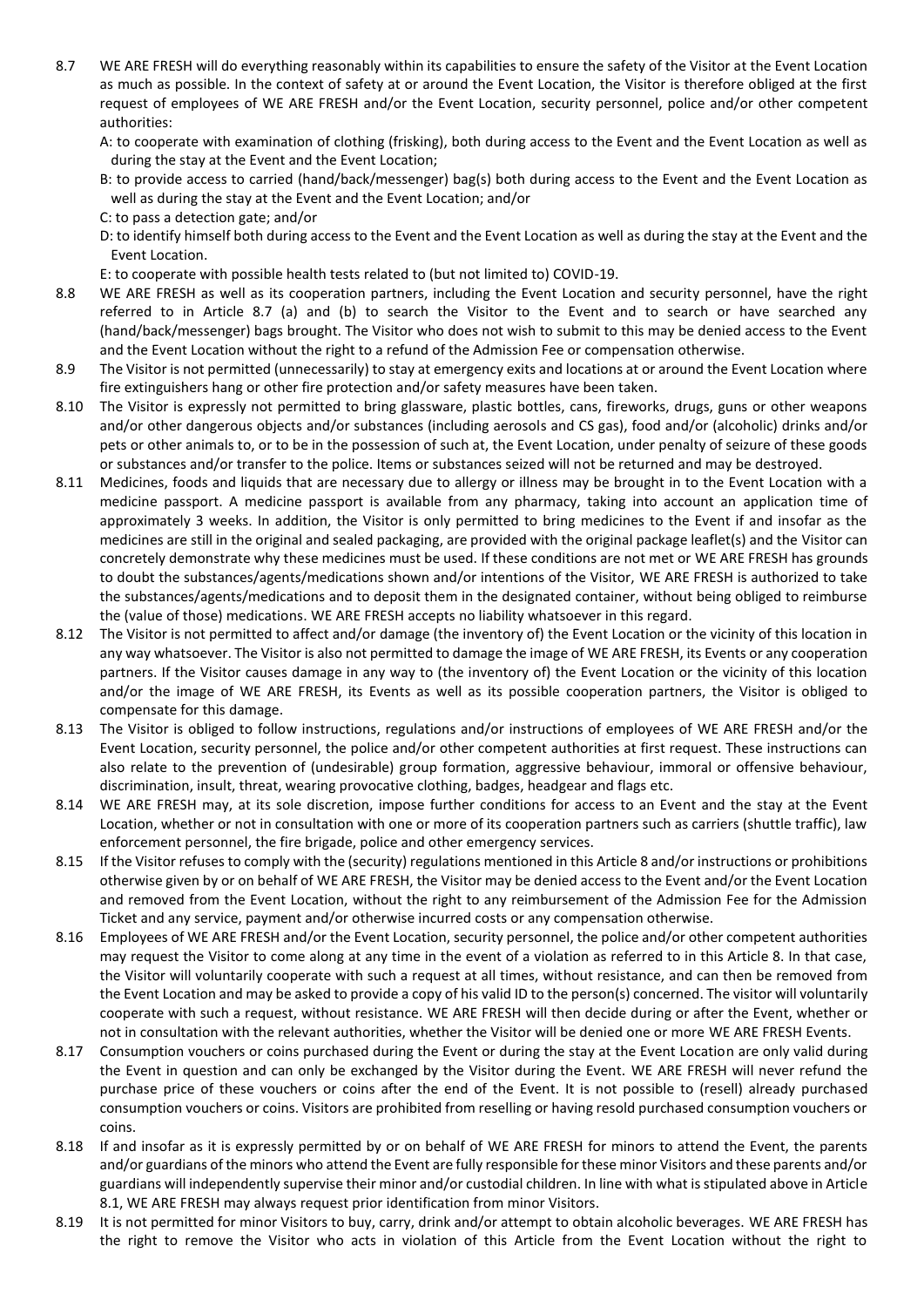reimbursement of the Admission Fee for the Admission Ticket and any service, payment and/or administration costs and/or otherwise incurred costs.

- 8.20 The Visitor, regardless of his or her age, is not permitted to provide alcoholic beverages (whether or not for payment) to anyone who has not yet reached the age of 18. WE ARE FRESH has the right to remove the Visitor who acts in violation of this Article from the Event Location without the right to reimbursement of the Admission Fee for the Admission Ticket and any service, payment and/or administration costs and/or otherwise incurred costs.
- 8.21 These General Terms and Conditions for Visitors apply (in part) to the purchase of parking tickets for the Event and the parking of vehicles and/or bikes (including scooters) by Visitor during the Event. In addition, any (general) terms and conditions and house rules of the parking manager may apply. In general, parking is only permitted in the specially designated places and at the Visitor's own risk.
- 8.22 These General Terms and Conditions for Visitors apply (in part) to the purchase of tickets for the use of shuttle transportation to and from the Event Location. In addition, any (general) terms and conditions and house rules of the carrier may apply. In general, shuttle transport is at your own risk, access to shuttle transport is only possible on presentation of a valid ticket, smoking is not permitted in the means of transportation, and visitors must follow instructions from the carrier's staff. WE ARE FRESH does not refund unused transportation tickets.
- 8.23 These General Terms and Conditions for Visitors apply (in part) to the purchase of other Tickets (not being Admission Tickets, such as for lockers and camping-related items) as offered in the ticket shop of the relevant event.

## **Article 9 Force majeure**

WE ARE FRESH cannot be held liable for damage to the Visitor that has arisen as a result of force majeure in the broadest sense of the word and does not accept any such liability. Force majeure also includes strikes, fires, extreme weather conditions, epidemics and all other circumstances independent of the will of WE ARE FRESH. In the event of force majeure, WE ARE FRESH has the right to postpone the Event to another date or to cancel the Event in whole or in part or to change (parts of) the content of the Event's programme.

## **Article 10 Privacy and personal data**

- 10.1 By concluding an Agreement with WE ARE FRESH, (personal) data of the Visitor can be collected, recorded and stored in a data file. These (personal) data provided by the Visitor are processed by or on behalf of WE ARE FRESH.
- 10.2 The Privacy Statement of WE ARE FRESH that can be consulted on the Website(s) applies to the processing of the (personal) data provided by the Visitor. WE ARE FRESH handles the (personal) data obtained with care and processes them only in accordance with the Personal Data Protection Act.
- 10.3 When concluding the Agreement with WE ARE FRESH, the Visitor expressly consents to the processing of (personal) data in accordance with the Privacy Statement of WE ARE FRESH.
- 10.4 If image and /or sound recordings are made with security cameras during an Event and/or during the Visitor's stay at the Event Location, WE ARE FRESH may assign them to third parties, including the police and the judiciary, in the event of (imminent) disasters, violations and/or crimes.

## **Article 11 Complaints**

WE ARE FRESH will do everything reasonably within its capabilities to make the Visitor's stay at the Event Location as pleasant as possible. WE ARE FRESH tries to minimize any inconvenience or inconvenience for the Visitor and to ensure the safety of the Visitor as much as possible. Should the Visitor unexpectedly have complaints regarding the implementation of the Agreement and/or the services of WE ARE FRESH, the Visitor may report this in writing by sending an e-mail to info@absolutelyfresh.nl. Complaints must be reported to WE ARE FRESH no later than within 7 (seven) days after the date of the stay at the Event Location.

## **Article 12 Disputes**

- 12.1 These General Terms and Conditions for Visitors and all Agreements to which these General Terms and Conditions for Visitors apply are exclusively governed by Dutch law.
- 12.2 All disputes, of whatever nature, arising between a Visitor and WE ARE FRESH as a result of or in connection with the Agreement or further agreements to implement it will be submitted exclusively to the competent court in the district of Overijssel. Disputes between WE ARE FRESH and Visitors, including complaints as referred to in Article 11 of these General Terms and Conditions for Visitors, can alternatively be submitted to the Stichting Geschillencommissie Consumentenzaken (SGC), as part of the Online Dispute Resolution (ODR) platform http://ec.europa.eu/consumers/odr/. Such complaints must be (also) addressed to info@absolutelyfresh.nl.